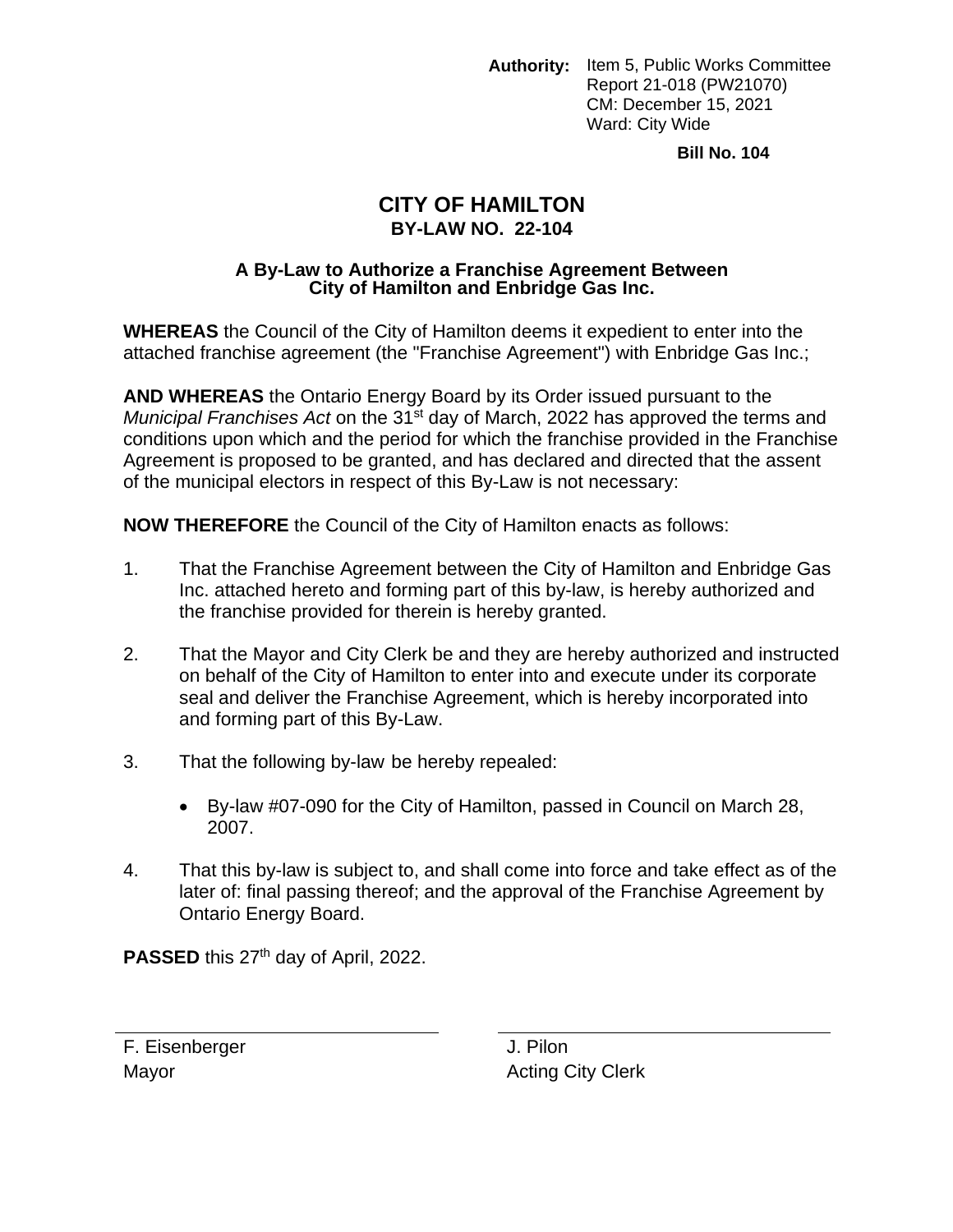Page 1

# 2000 Model Franchise Agreement

THIS AGREEMENT effective this day of the state of the state of the state of the state of the state of the state of the state of the state of the state of the state of the state of the state of the state of the state of the

BETWEEN:

# CITY OF HAMILTON

hereinafter called the "Corporation"

- and -

# ENBRIDGE GAS INC.

hereinafter called the "Gas Company"

WHEREAS the Gas Company desires to distribute, store and transmit gas in the Municipality upon the terms and conditions of this Agreement;

AND WHEREAS by by-law passed by the Council of the Corporation (the "By-law"), the duly authorized officers have been authorized and directed to execute this Agreement on behalf of the Corporation;

THEREFORE the Corporation and the Gas Company agree as follows:

# Part I - Definitions

# 1. In this Agreement

- (a) "decommissioned" and "decommissions" when used in connection with parts of the gas system, mean any parts of the gas system taken out of active use and purged in accordance with the applicable CSA standards and in no way affects the use of the term 'abandoned' pipeline for the purposes of the Assessment Act,
- (b) Engineer/Road Superintendent" means the most senior individual employed by the Corporation with responsibilities for highways within the Municipality or the person designated by such senior employee or such other person as may from time to time be designated by the Council of the Corporation;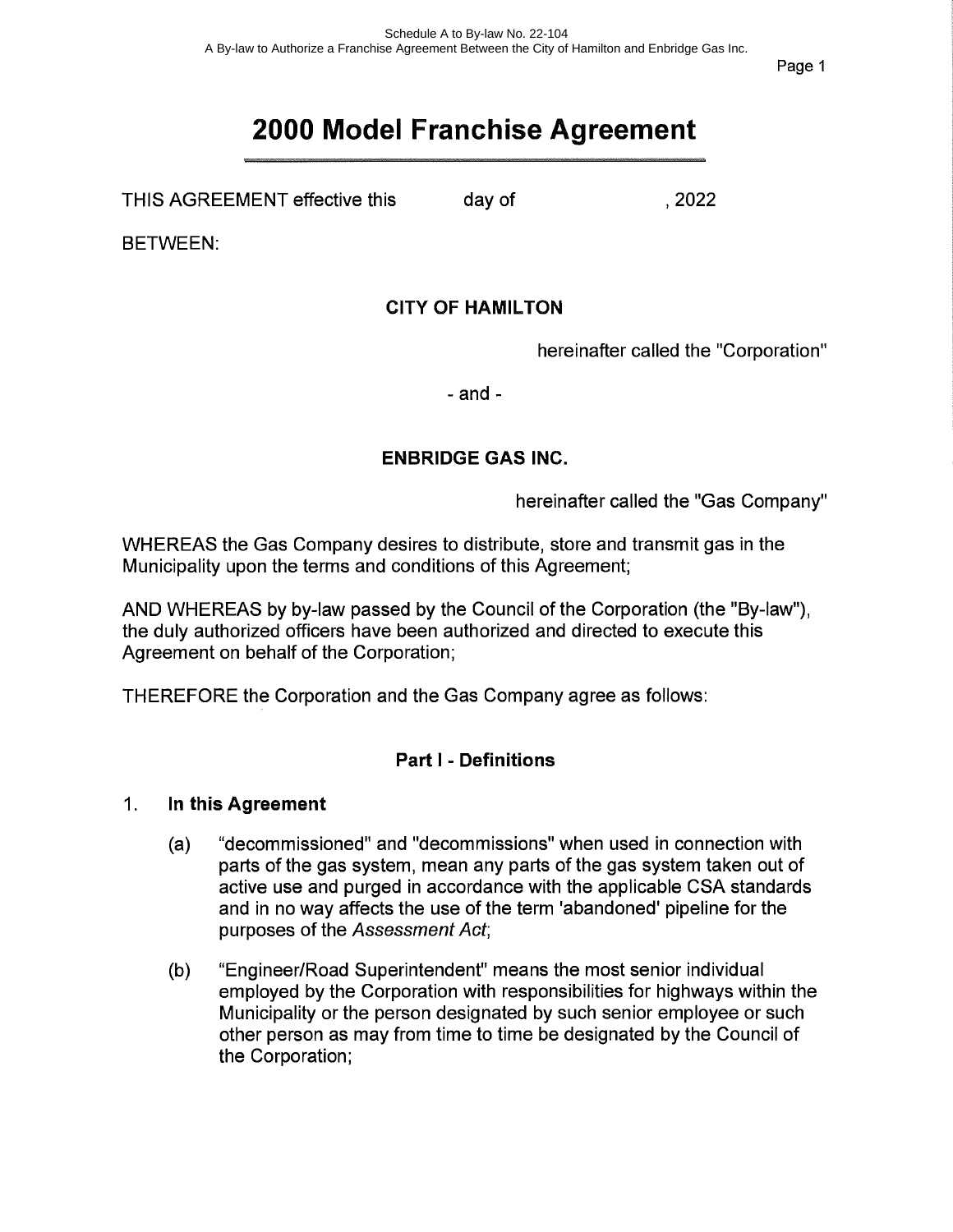- (c) "gas" means natural gas, manufactured gas, synthetic natural gas, liquefied petroleum gas or propane-air gas, or a mixture of any of them, but does not include a liquefied petroleum gas that is distributed by means other than a pipeline;
- (d) "gas system" means such mains, plants, pipes, conduits, services, valves, regulators, curb boxes, stations, drips or such other equipment as the Gas Company may require or deem desirable for the distribution, storage and transmission of gas in or through the Municipality;
- (e) "highway" means all common and public highways and shall include any bridge, viaduct or structure forming part of a highway, and any public square, road allowance or walkway and shall include not only the travelled portion of such highway, but also ditches, driveways, sidewalks, and sodded areas forming part of the road allowance now or at any time during the term hereof under the jurisdiction of the Corporation;
- (f) "Model Franchise Agreement" means the form of agreement which the Ontario Energy Board uses as a standard when considering applications under the Municipal Franchises Act. The Model Franchise Agreement may be changed from time to time by the Ontario Energy Board;
- (g) "Municipality" means the territorial limits of the Corporation on the date when this Agreement takes effect, and any territory which may thereafter be brought within the jurisdiction of the Corporation;
- (h) "Plan" means the plan described in Paragraph 5 of this Agreement required to be filed by the Gas Company with the Engineer/Road Superintendent prior to commencement of work on the gas system; and
- (i) whenever the singular, masculine or feminine is used in this Agreement, it shall be considered as if the plural, feminine or masculine has been used where the context of the Agreement so requires.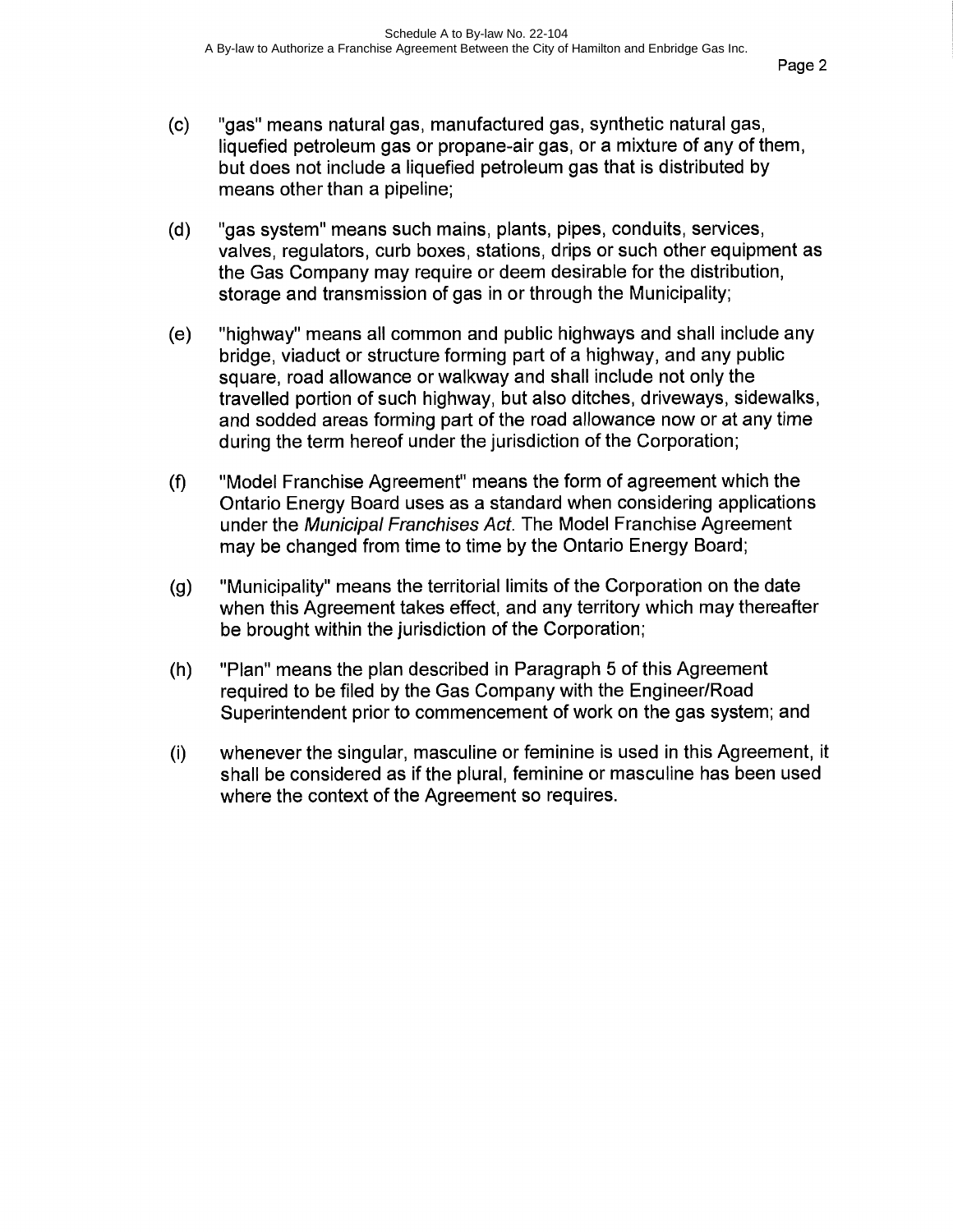# Part II - Rights Granted

#### 2. To provide gas service

The consent of the Corporation is hereby given and granted to the Gas Company to distribute, store and transmit gas in and through the Municipality to the Corporation and to the inhabitants of the Municipality.

#### 3. To Use Highways

Subject to the terms and conditions of this Agreement the consent of the Corporation is hereby given and granted to the Gas Company to enter upon all highways now or at any time hereafter under the jurisdiction of the Corporation and to lay, construct, maintain, replace, remove, operate and repair a gas system for the distribution, storage and transmission of gas in and through the Municipality.

#### 4. Duration of Agreement and Renewal Procedures

(a) If the Corporation has not previously received gas distribution services, the rights hereby given and granted shall be for a term of 20 years from the date of final passing of the By-law.

or

- (b) If the Corporation has previously received gas distribution services, the rights hereby given and granted shall be for a term of 20 years from the date of final passing of the By-law provided that, if during the 20 year term of this Agreement, the Model Franchise Agreement is changed, then on the  $7<sup>th</sup>$  anniversary and on the 14<sup>th</sup> anniversary of the date of the passing of the By-law, this Agreement shall be deemed to be amended to incorporate any changes in the Model Franchise Agreement in effect on such anniversary dates. Such deemed amendments shall not apply to alter the 20 year term.
- (c) At any time within two years prior to the expiration of this Agreement, either party may give notice to the other that it desires to enter into negotiations for a renewed franchise upon such terms and conditions as may be agreed upon. Until such renewal has been settled, the terms and conditions of this Agreement shall continue, notwithstanding the expiration of this Agreement. This shall not preclude either party from applying to the Ontario Energy Board for a renewal of the Agreement pursuant to section 10 of the Municipal Franchises Act.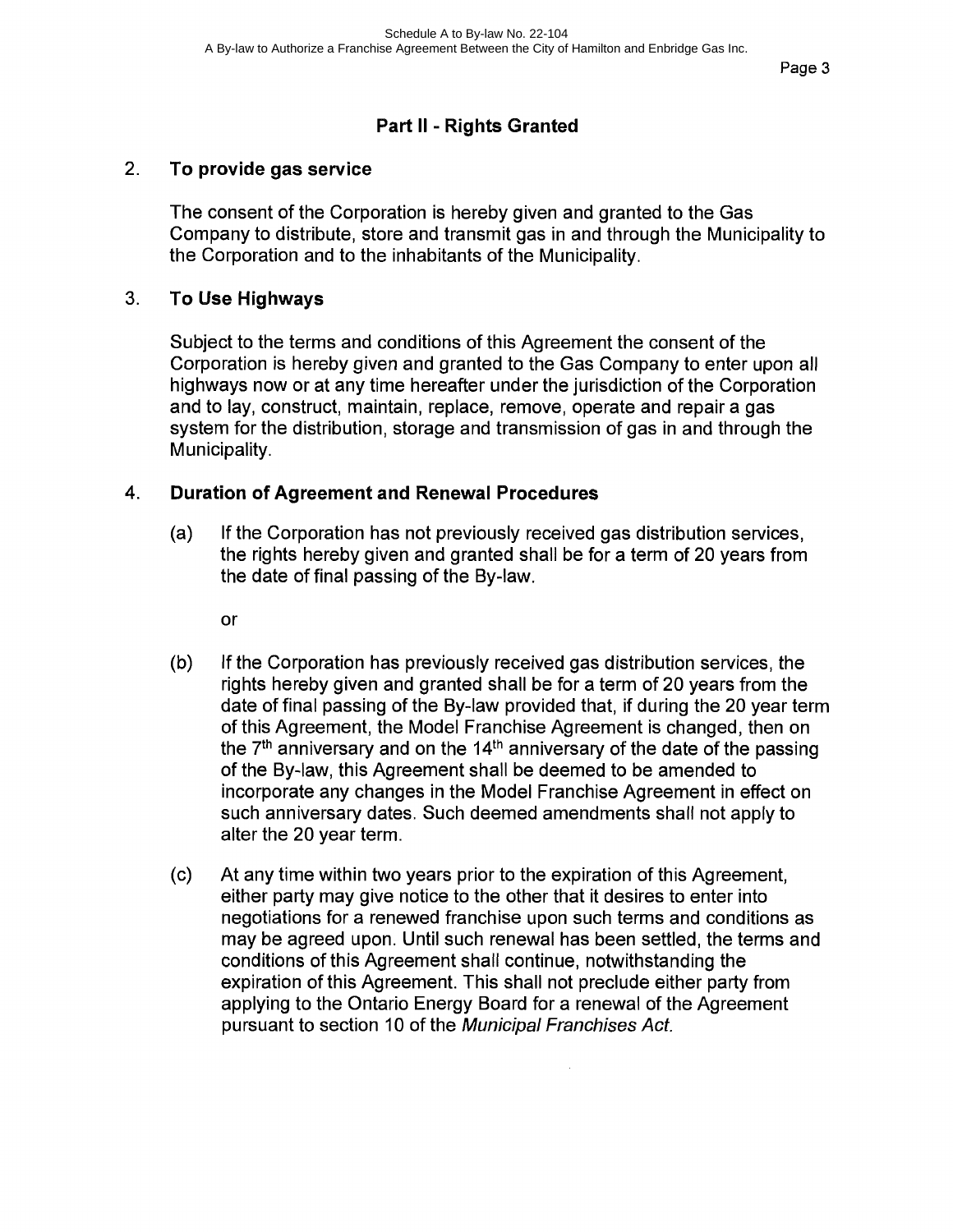# Part III - Conditions

# 5. Approval of Construction

- (a) The Gas Company shall not undertake any excavation, opening or work which will disturb or interfere with the surface of the travelled portion of any highway unless a permit therefor has first been obtained from the Engineer/Road Superintendent and all work done by the Gas Company shall be to his satisfaction.
- (b) Prior to the commencement of work on the gas system, or any extensions or changes to it (except service laterals which do not interfere with municipal works in the highway), the Gas Company shall file with the Engineer/Road Superintendent a Plan, satisfactory to the Engineer/Road Superintendent, drawn to scale and of sufficient detail considering the complexity of the specific locations involved, showing the highways in which it proposes to lay its gas system and the particular parts thereof it proposes to occupy.
- (c) The Plan filed by the Gas Company shall include geodetic information for a particular location:
	- (i) where circumstances are complex, in order to facilitate known projects, including projects which are reasonably anticipated by the Engineer/Road Superintendent, or
	- (ii) when requested, where the Corporation has geodetic information for its own services and all others at the same location.
- (d) The Engineer/Road Superintendent may require sections of the gas system to be laid at greater depth than required by the latest CSA standard for gas pipeline systems to facilitate known projects or to correct known highway deficiencies.
- (e) Prior to the commencement of work on the gas system, the Engineer/Road Superintendent must approve the location of the work as shown on the Plan filed by the Gas Company, the timing of the work and any terms and conditions relating to the installation of the work.
- (f) In addition to the requirements of this Agreement, if the Gas Company proposes to affix any part of the gas system to a bridge, viaduct or other structure, if the Engineer/Road Superintendent approves this proposal, he may require the Gas Company to comply with special conditions or to enter into a separate agreement as a condition of the approval of this part of the construction of the gas system.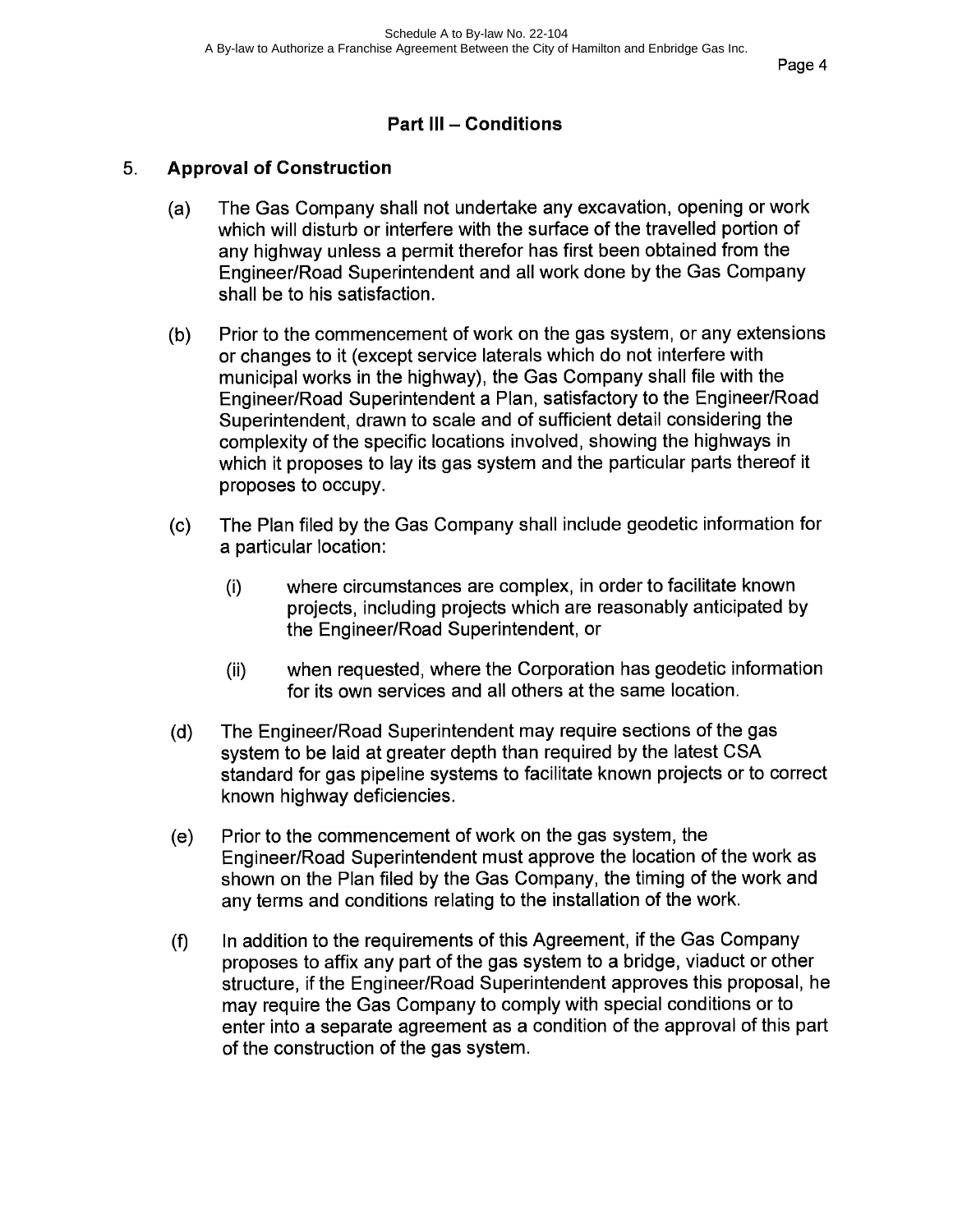- (g) Where the gas system may affect a municipal drain, the Gas Company shall also file a copy of the Plan with the Corporation's Drainage Superintendent for purposes of the *Drainage Act*, or such other person designated by the Corporation as responsible for the drain.
- (h) The Gas Company shall not deviate from the approved location for any part of the gas system unless the prior approval of the Engineer/Road Superintendent to do so is received.
- (i) The Engineer/Road Superintendent's approval, where required throughout this Paragraph, shall not be unreasonably withheld.
- (j) The approval of the Engineer/Road Superintendent is not a representation or warranty as to the state of repair of the highway or the suitability of the highway for the gas system.

# 6. As Built Drawings

The Gas Company shall, within six months of completing the installation of any part of the gas system, provide two copies of "as built" drawings to the Engineer/Road Superintendent. These drawings must be sufficient to accurately establish the location, depth (measurement between the top of the gas system and the ground surface at the time of installation) and distance of the gas system. The "as built" drawings shall be of the same quality as the Plan and, if the approved pre-construction plan included elevations that were geodetically referenced, the "as built" drawings shall similarly include elevations that are geodetically referenced. Upon the request of the Engineer/Road Superintendent, the Gas Company shall provide one copy of the drawings in an electronic format and one copy as a hard copy drawing.

# 7. Emergencies

In the event of an emergency involving the gas system, the Gas Company shall proceed with the work required to deal with the emergency, and in any instance where prior approval of the Engineer/Road Superintendent is normally required for the work, the Gas Company shall use its best efforts to immediately notify the Engineer/Road Superintendent of the location and nature of the emergency and the work being done and, if it deems appropriate, notify the police force, fire or other emergency services having jurisdiction. The Gas Company shall provide the Engineer/Road Superintendent with at least one 24 hour emergency contact for the Gas Company and shall ensure the contacts are current.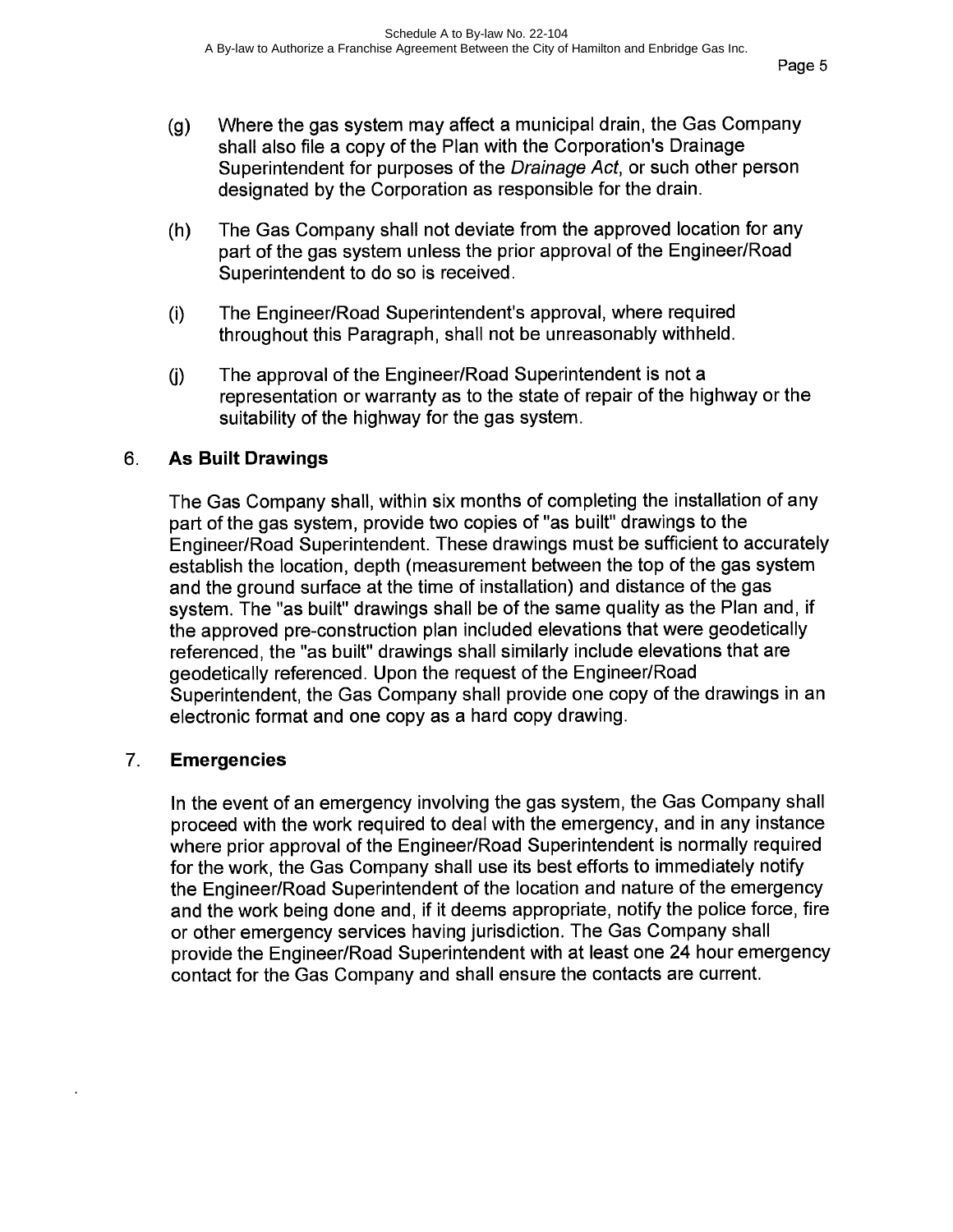# 8. Restoration

The Gas Company shall well and sufficiently restore, to the reasonable satisfaction of the Engineer/Road Superintendent, all highways, municipal works or improvements which it may excavate or interfere with in the course of laying, constructing, repairing or removing its gas system, and shall make good any settling or subsidence thereafter caused by such excavation or interference. If the Gas Company fails at any time to do any work required by this Paragraph within a reasonable period of time, the Corporation may do or cause such work to be done and the Gas Company shall, on demand, pay the Corporation's reasonably incurred costs, as certified by the Engineer/Road Superintendent.

# 9. Indemnification

The Gas Company shall, at all times, indemnify and save harmless the Corporation from and against all claims, including costs related thereto, for all damages or injuries including death to any person or persons and for damage to any property, arising out of the Gas Company operating, constructing, and maintaining its gas system in the Municipality, or utilizing its gas system for the carriage of gas owned by others. Provided that the Gas Company shall not be required to indemnify or save harmless the Corporation from and against claims, including costs related thereto, which it may incur by reason of damages or injuries including death to any person or persons and for damage to any property, resulting from the negligence or wrongful act of the Corporation, its servants, agents or employees.

# 10. Insurance

- (a) The Gas Company shall maintain Comprehensive General Liability Insurance in sufficient amount and description as shall protect the Gas Company and the Corporation from claims for which the Gas Company is obliged to indemnify the Corporation under Paragraph 9. The insurance policy shall identify the Corporation as an additional named insured, but only with respect to the operation of the named insured (the Gas Company). The insurance policy shall not lapse or be cancelled without sixty (60) days' prior written notice to the Corporation by the Gas Company.
- (b) The issuance of an insurance policy as provided in this Paragraph shall not be construed as relieving the Gas Company of liability not covered by such insurance or in excess of the policy limits of such insurance.
- (c) Upon request by the Corporation, the Gas Company shall confirm that premiums for such insurance have been paid and that such insurance is in full force and effect.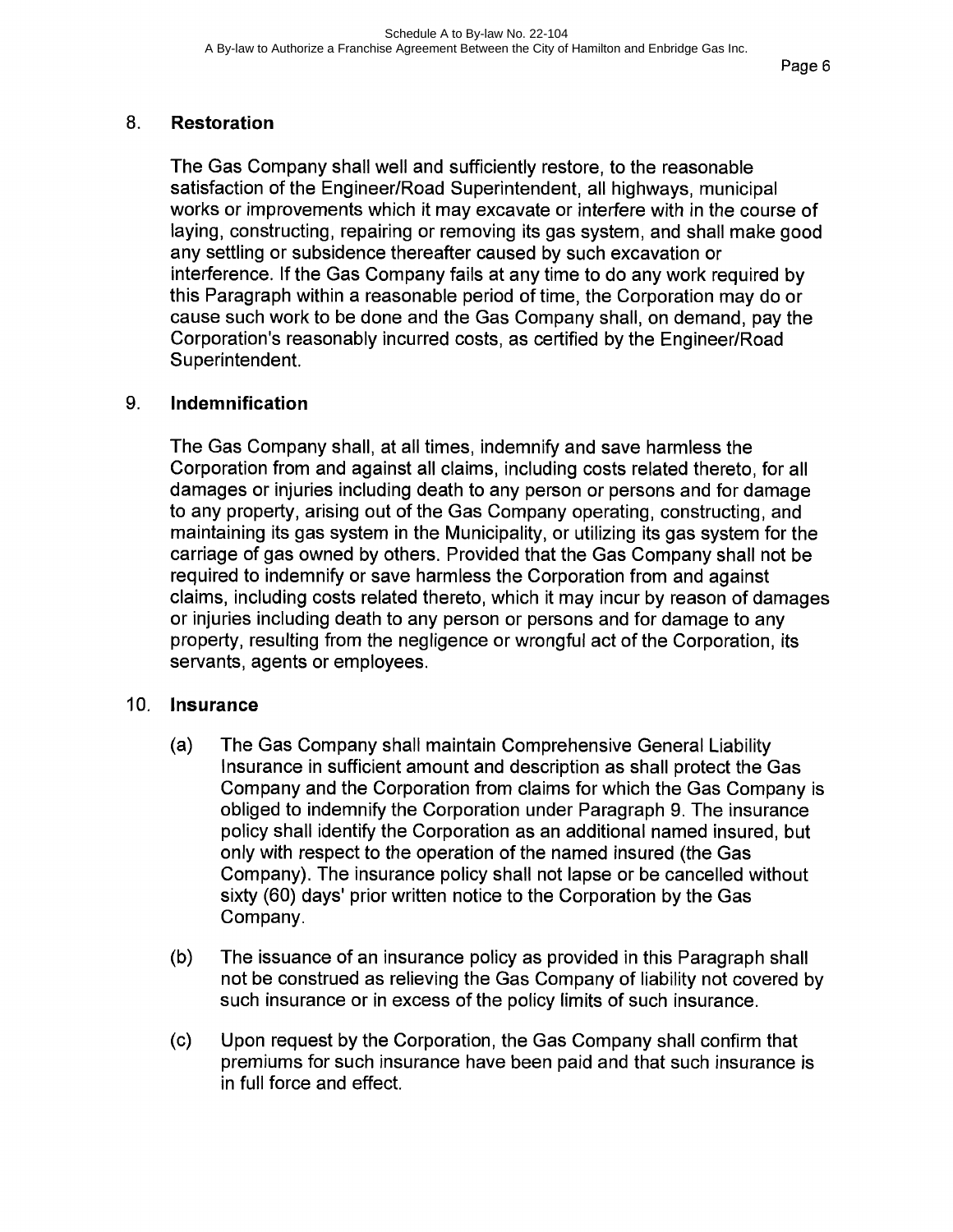# 11. Alternative Easement

The Corporation agrees, in the event of the proposed sale or closing of any highway or any part of a highway where there is a gas line in existence, to give the Gas Company reasonable notice of such proposed sale or closing and, if it is feasible, to provide the Gas Company with easements over that part of the highway proposed to be sold or closed sufficient to allow the Gas Company to preserve any part of the gas system in its then existing location. In the event that such easements cannot be provided, the Corporation and the Gas Company shall share the cost of relocating or altering the gas system to facilitate continuity of gas service, as provided for in Paragraph 12 of this Agreement.

# 12. Pipeline Relocation

- (a) If in the course of constructing, reconstructing, changing, altering or improving any highway or any municipal works, the Corporation deems that it is necessary to take up, remove or change the location of any part of the gas system, the Gas Company shall, upon notice to do so, remove and/or relocate within a reasonable period of time such part of the gas system to a location approved by the Engineer/Road Superintendent.
- (b) Where any part of the gas system relocated in accordance with this Paragraph is located on a bridge, viaduct or structure, the Gas Company shall alter or relocate that part of the gas system at its sole expense.
- (c) Where any part of the gas system relocated in accordance with this Paragraph is located other than on a bridge, viaduct or structure, the costs of relocation shall be shared between the Corporation and the Gas Company on the basis of the total relocation costs, excluding the value of any upgrading of the gas system, and deducting any contribution paid to the Gas Company by others in respect to such relocation; and for these purposes, the total relocation costs shall be the aggregate of the following:
	- (i) the amount paid to Gas Company employees up to and including field supervisors for the hours worked on the project plus the current cost of fringe benefits for these employees,
	- (ii) the amount paid for rental equipment while in use on the project and an amount, charged at the unit rate, for Gas Company equipment while in use on the project,
	- (iii) the amount paid by the Gas Company to contractors for work related to the project,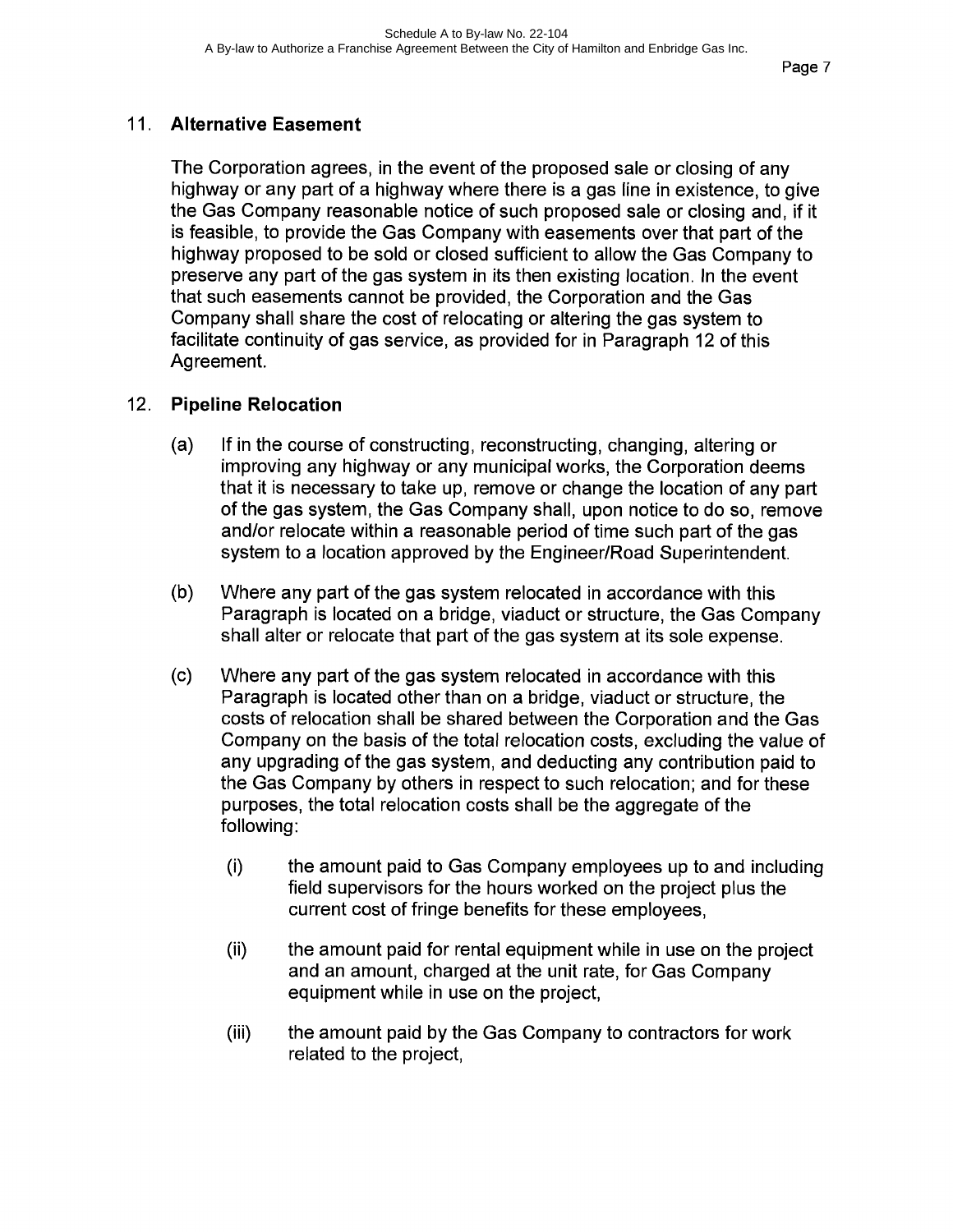- (iv) the cost to the Gas Company for materials used in connection with the project, and
- (v) a reasonable amount for project engineering and project administrative costs which shall be 22.5% of the aggregate of the amounts determined in items (i), (ii), (iii) and (iv) above.
- (d) The total relocation costs as calculated above shall be paid 35% by the Corporation and 65% by the Gas Company, except where the part of the gas system required to be moved is located in an unassumed road or in an unopened road allowance and the Corporation has not approved its location, in which case the Gas Company shall pay 100% of the relocation costs.

# Part IV - Procedural And Other Matters

# 13. Municipal By-laws of General Application

The Agreement is subject to the provisions of all regulating statutes and all municipal by-laws of general application, except by-laws which have the effect of amending this Agreement.

# 14. Giving Notice

Notices may be delivered to, sent by facsimile or mailed by prepaid registered post to the Gas Company at its head office or to the authorized officers of the Corporation at its municipal offices, as the case may be.

# 15. Disposition of Gas System

- (a) If the Gas Company decommissions part of its gas system affixed to a bridge, viaduct or structure, the Gas Company shall, at its sole expense, remove the part of its gas system affixed to the bridge, viaduct or structure.
- (b) If the Gas Company decommissions any other part of its gas system, it shall have the right, but is not required, to remove that part of its gas system. It may exercise its right to remove the decommissioned parts of its gas system by giving notice of its intention to do so by filing a Plan as required by Paragraph 5 of this Agreement for approval by the Engineer/Road Superintendent. If the Gas Company does not remove the part of the gas system it has decommissioned and the Corporation requires the removal of all or any part of the decommissioned gas system for the purpose of altering or improving a highway or in order to facilitate the construction of utility or other works in any highway, the Corporation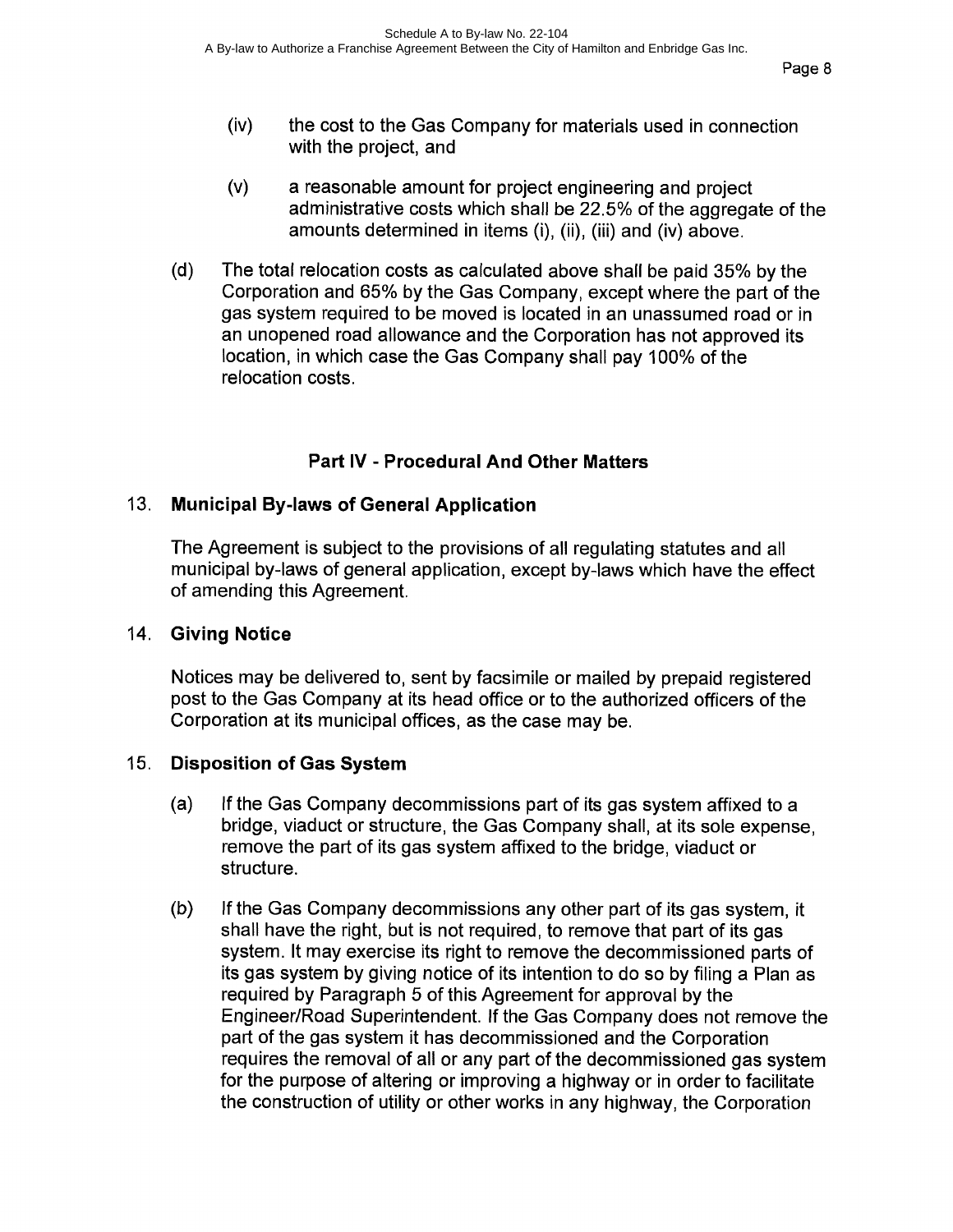may remove and dispose of so much of the decommissioned gas system as the Corporation may require for such purposes and neither party shall have recourse against the other for any loss, cost, expense or damage occasioned thereby. If the Gas Company has not removed the part of the gas system it has decommissioned and the Corporation requires the removal of all or any part of the decommissioned gas system for the purpose of altering or improving a highway or in order to facilitate the construction of utility or other works in a highway, the Gas Company may elect to relocate the decommissioned gas system and in that event Paragraph 12 applies to the cost of relocation.

# 16. Use of Decommissioned Gas System

- (a) The Gas Company shall provide promptly to the Corporation, to the extent such information is known:
	- (i) the names and addresses of all third parties who use decommissioned parts of the gas system for purposes other than the transmission or distribution of gas; and
	- (ii) the location of all proposed and existing decommissioned parts of the gas system used for purposes other than the transmission or distribution of gas.
- (b) The Gas Company may allow a third party to use a decommissioned part of the gas system for purposes other than the transmission or distribution of gas and may charge a fee for that third party use, provided
	- (i) the third party has entered into a municipal access agreement with the Corporation; and
	- (ii) the Gas Company does not charge a fee for the third party's right of access to the highways.
- (c) Decommissioned parts of the gas system used for purposes other than the transmission or distribution of gas are not subject to the provisions of this Agreement. For decommissioned parts of the gas system used for purposes other than the transmission and distribution of gas, issues such as relocation costs will be governed by the relevant municipal access agreement.

# 17. Franchise Handbook

The Parties acknowledge that operating decisions sometimes require a greater level of detail than that which is appropriately included in this Agreement. The Parties agree to look for guidance on such matters to the Franchise Handbook prepared by the Association of Municipalities of Ontario and the gas utility companies, as may be amended from time to time.